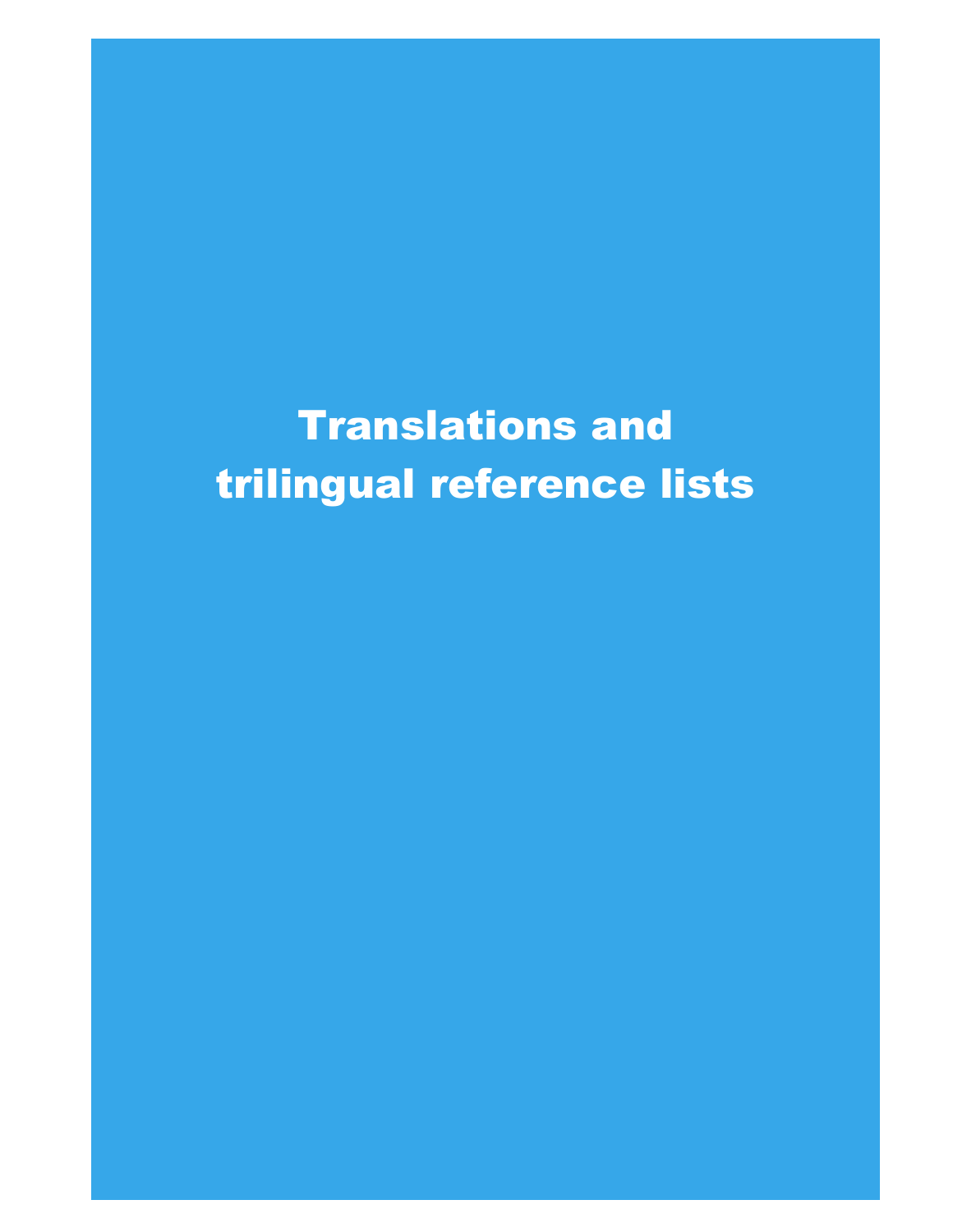## **Translations**

#### **What materials are translated?**

ITC governance documents are issued in the six languages of the United Nations. These are used for the ITC annual meeting of the Joint Advisory Group, known as JAG.

Books are generally issued in English, French and Spanish.

Technical papers are generally in English only. Some are translated, and a few appear in French or Spanish only, depending on their target markets.

Language versions can be developed in partnership with national organizations, on the basis of a legal agreement. The ITC book, *Export Quality Management*, for example, exists in languages such as Arabic and Swahili.

Corporate marketing materials such as the brochures for flagship events are issued in English, French and Spanish. The magazine is also issued in three languages.

Other ITC materials are translated as needed.

#### **French and Spanish editorial guidelines**

ITC materials are translated directly by staff in sections, or are given to firms under a systems contract with ITC. These materials always need to be reviewed. Staff should arrange to conduct these reviews directly.

**Direct your translators to the ITC Style Guide.** Use Part 1, to gain an overview of our audience and our business-like style. They can refer to Part 5 for official translations of country names and ITC programmes.

**Request them to write simply.** Translations for magazines, op-eds and marketing materials should have a journalistic or marketing style, in line with the original. For books and papers, the style should be businesslike, with a minimum of jargon. Avoid literal translations. Look for ways of saying things that sound natural.

**Encourage them to be concise.** Translators should keep titles and sub-titles short, since they are usually in larger fonts. Other languages tend to use more words than English. Avoid long sentences. It may be better to break an English sentence into two in translation. As in English, use active, rather than passive, verbs. (Active: 'The Secretary-General informed delegates.' Passive: 'The delegates were informed by the Secretary-General.')

**Ensure accuracy.** Translators must self-revise their work before submitting what they consider final text to ITC. Translators should translate all captions, text in boxes and figures, bibliographies, references, glossaries and other front matter or text. They should check country names and currencies.

**Provide your translators with references.** These improve the quality and speed of translation. If you have good translations with terminology on non-tariff measures, for example, supply them. If you have a recurrent publication, provide the previous edition.

In addition, translators can consult the United Nations Editorial Manual online in French at http://dd.dgacm.org/ores/french/ See theTranslators Manual in Spanish at http://itcnet.intracen.org/dbms/Docman2/Documents/PUBG20381.pdf

See also the trilingual WTO Terminology Database at http://wtoterm.wto.org/multiterm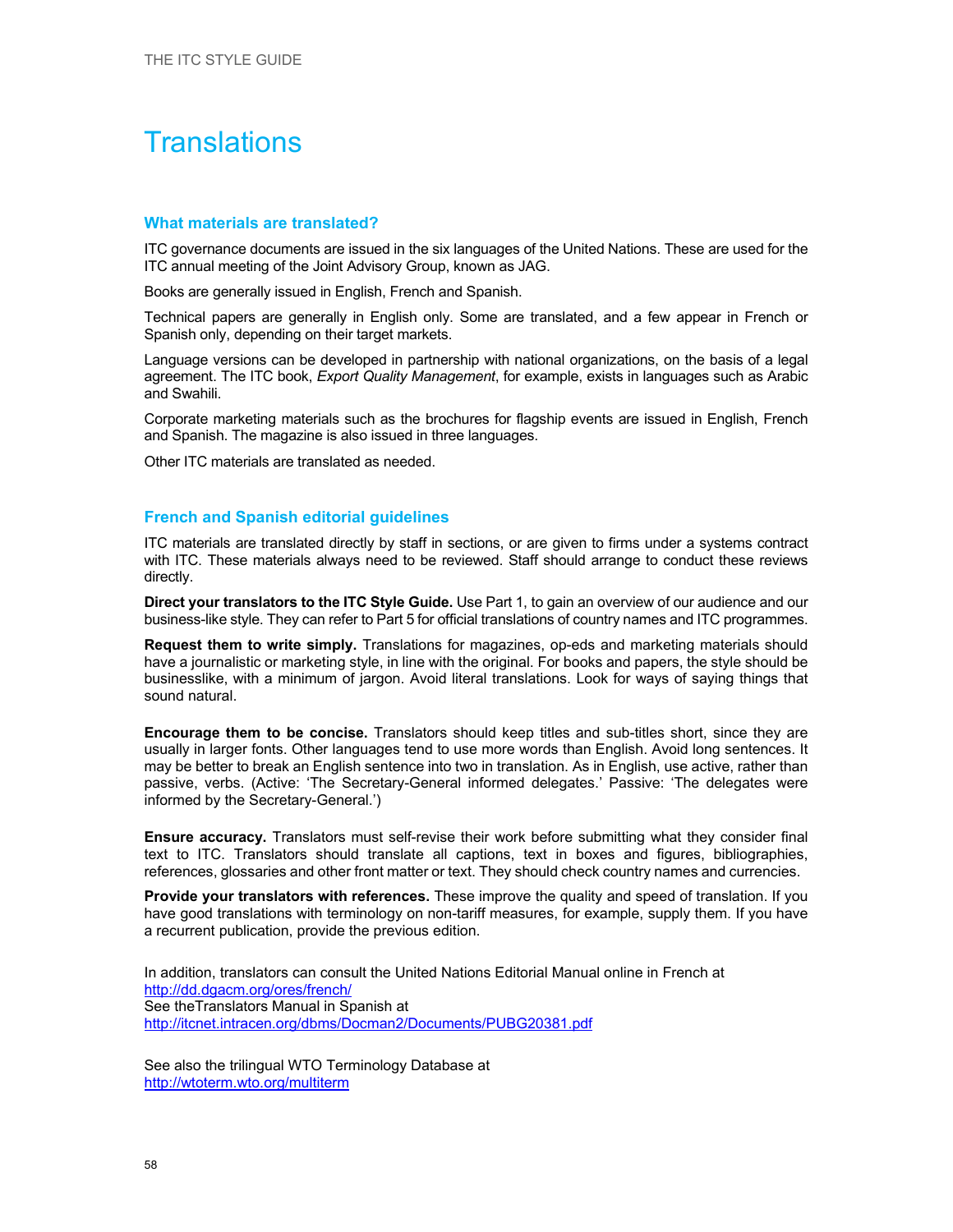#### **Frequently asked translation questions**

#### **Currency**

| <b>English</b>                                     | <b>French</b> | <b>Spanish</b>                  |
|----------------------------------------------------|---------------|---------------------------------|
| $\sqrt{\$}$ (not USD)                              | \$ (not USD)  | \$ (not USD)                    |
| milliards (956 milliards)<br>billion (956 billion) |               | mil millones (956.000 millones) |
|                                                    |               |                                 |

**Where a symbol such as \$ or € is used to represent a unit of currency, there is no space between the symbol and the figure: \$20, €2, etc.** 

#### **Temperature**

The format is the same for all languages: 15°C; between 10° and 20°C. Use Celsius.

#### **Numerical punctuation**

**In the main text:** English uses commas; French and Russian do not. Spanish uses decimal points.

| French/Russian: 2 632 597<br><b>English: 2,632,597</b> | <b>Spanish: 2.632.597</b> |
|--------------------------------------------------------|---------------------------|
|--------------------------------------------------------|---------------------------|

#### **In Tables - English/French/Spanish/Russian**

No punctuation is used, in order to make multilingual publishing easier.

10 530 600

632 597

1 326

#### **Using decimals in main text and tables**

| <b>English</b> | French/Spanish/Russian |
|----------------|------------------------|
| 3.4            | 3.4                    |
| \$10.65        | \$10.65                |
| €178.47        | €178,47                |

#### **Time**

| English            | French                    | <b>Spanish</b>                       |
|--------------------|---------------------------|--------------------------------------|
| 9:00, 13:30, 21:05 | 9 heures, 13 h 30, 21 h 5 | 9 horas, 13.30 horas,<br>21.05 horas |

#### **Months**

**English**: Jan., Feb., Mar., Apr., May, June, July, Aug., Sept., Oct., Nov., Dec. **French**: jan., févr., mars, avril, mai, juin, juill., août, sept., oct., nov., déc. **Spanish**: ene., feb., mar., abr., mayo, jun., jul., ago., sep., oct., nov., dic.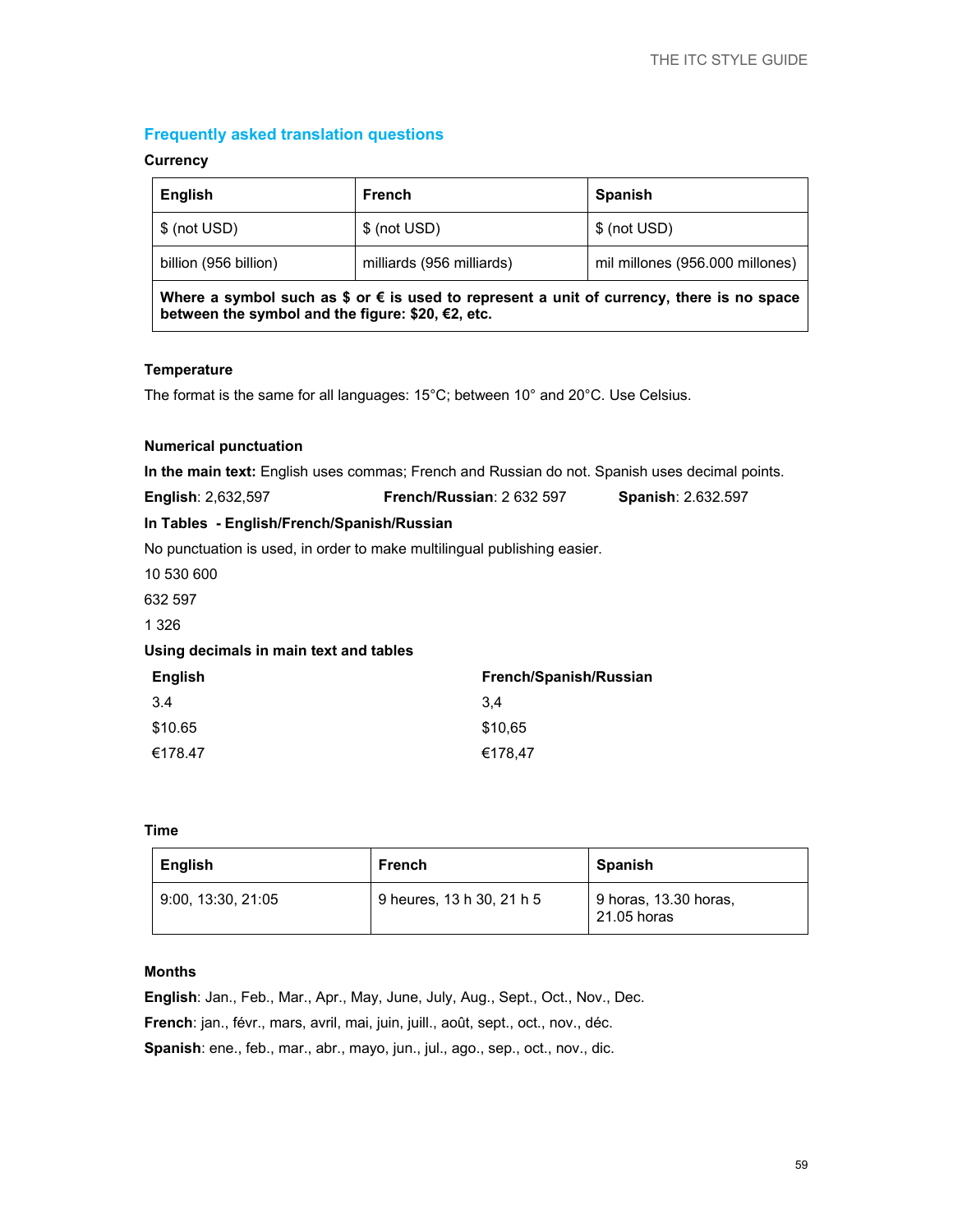# ITC Focus Areas and Programmes

|    | <b>FOCUS AREAS</b>                                                                                                                                                                                                          | <b>PROGRAMMES</b>                                                                                                                                                                                                 |
|----|-----------------------------------------------------------------------------------------------------------------------------------------------------------------------------------------------------------------------------|-------------------------------------------------------------------------------------------------------------------------------------------------------------------------------------------------------------------|
| 1. | Providing trade and market intelligence<br>Fournir une veille commerciale et économique<br>Facilitación de inteligencia comercial y de<br>mercado                                                                           | Transparency in Trade<br>Transparence des échanges commerciaux<br>Transparencia comercial                                                                                                                         |
|    |                                                                                                                                                                                                                             | Non-Tariff Measures in Goods and Services<br>Mesures non tarifaires appliquées aux biens et services<br>Medidas no arancelarias en bienes y servicios                                                             |
|    |                                                                                                                                                                                                                             | Competitive Intelligence<br>Veille concurrentielle<br>Inteligencia Competitiva                                                                                                                                    |
| 2. | Building a conducive business environment<br>Créer un environnement propice aux affaires<br>Creación de un entorno propicio a la actividad                                                                                  | <b>Trade Development Strategies</b><br>Stratégies de développement du commerce<br>Estrategias para el desarrollo del comercio                                                                                     |
|    |                                                                                                                                                                                                                             | <b>Trade Facilitation</b><br>Facilitation des échanges<br>Facilitación del comercio                                                                                                                               |
|    | empresarial                                                                                                                                                                                                                 | Supporting Trade Negotiations and Policy Reform<br>Appui aux négociations commerciales et aux réformes politiques<br>Apoyo a las Negociaciones Comerciales y a la Reforma Política                                |
| 3. | Strengthening trade and investment support<br><b>institutions</b><br>Renforcer les institutions d'appui au<br>commerce et à l'investissement<br>Fortalecimiento de las instituciones de apoyo<br>al comercio y la inversión | Strengthening Trade and Investment Support Institutions<br>Renforcer les institutions d'appui au commerce et à l'investissement<br>Fortalecimiento de las instituciones de apoyo al comercio y la inversión       |
| 4. | Connecting to international value chains<br>Relier les PME aux chaînes de valeur<br><b>internationales</b><br>Conexión con las cadenas de valor<br><b>internacionales</b>                                                   | Value Added to Trade<br>La valeur ajoutée aux échanges commerciaux<br>Valor Agregado al Comercio                                                                                                                  |
|    |                                                                                                                                                                                                                             | E-Solutions: Enabling Trade Through Digital Channels<br>E-Solutions : Faciliter le commerce grâce aux canaux numériques<br>Soluciones electrónicas: la facilitación del comercio a través de canales<br>digitales |
| 5. | Promoting and mainstreaming inclusive and<br>green trade<br>Promouvoir et intégrer un commerce inclusif<br>et vert<br>Promoción e integración de un comercio<br>inclusivo y ecológico                                       | <b>Empowering Women to Trade</b><br>Programme au renforcement du rôle des femmes dans le commerce<br>Empoderamiento comercial de las mujeres                                                                      |
|    |                                                                                                                                                                                                                             | <b>Empowering Poor Communities to Trade</b><br>Renforcement de la participation des communautés défavorisées<br>au commerce<br>Empoderamiento comercial de las comunidades desfavorecidas                         |
|    |                                                                                                                                                                                                                             | Youth and Trade<br>Les jeunes et le commerce<br>Juventud y comercio                                                                                                                                               |
|    |                                                                                                                                                                                                                             | <b>Trade and Environment</b><br>Commerce et environnement<br>Comercio y medio ambiente                                                                                                                            |
| 6. | Supporting regional economic integration and<br><b>South-South links</b><br>Faciliter l'intégration économique régionale                                                                                                    | <b>Boosting Regional Trade</b><br>Stimuler le commerce regional<br>Impulsar el comercio regional                                                                                                                  |
|    | et les liens Sud-Sud<br>Apoyo a la integración económica regional y<br>a las relaciones Sur-Sur                                                                                                                             | South-South Trade and Investment<br>Le commerce et les investissements Sud-Sud<br>Comercio e inversiones Sur-Sur                                                                                                  |